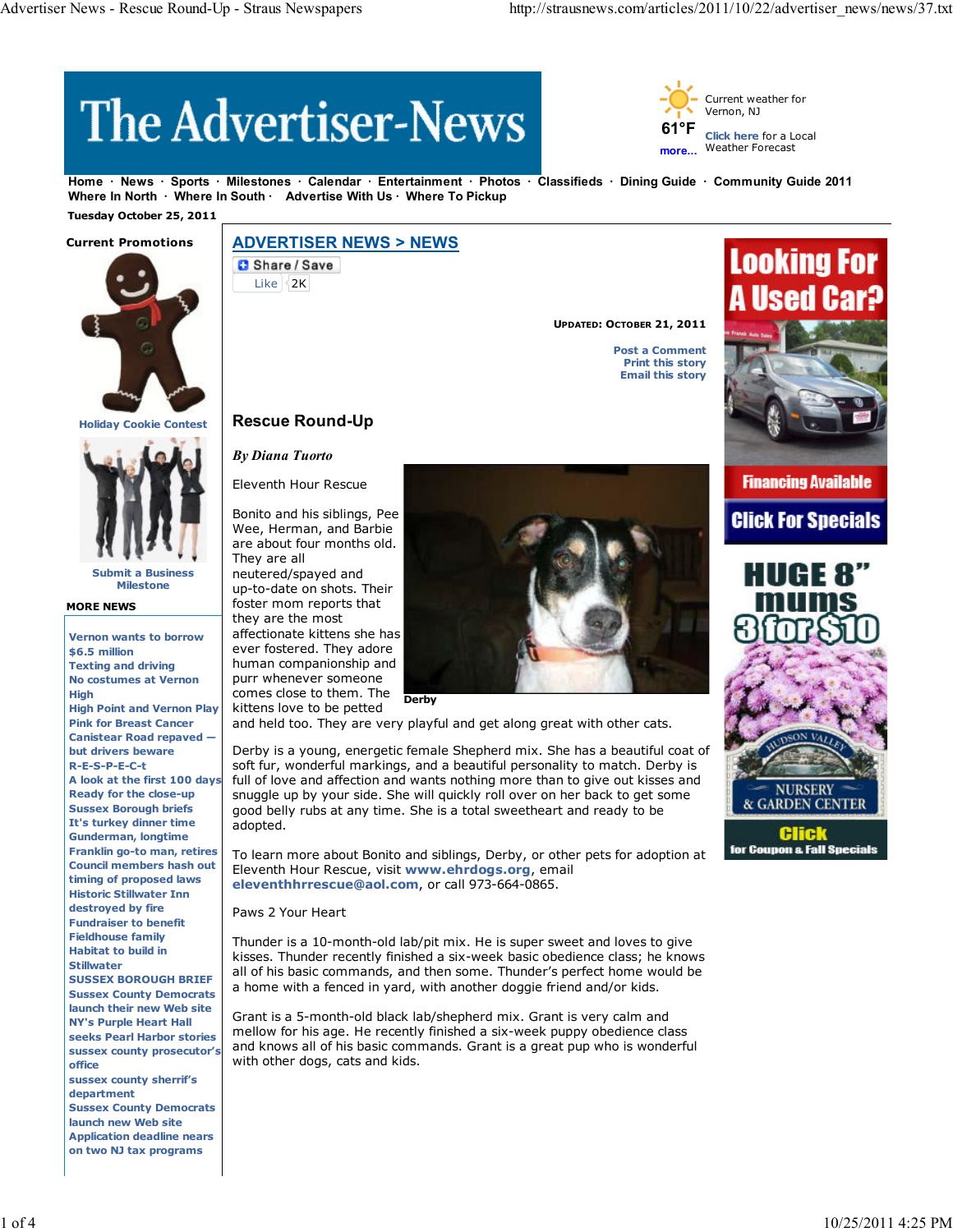- **Hamburg Police**
- **Join the parade as Jefferson Township observes Veterans Day**
- **How to help children avoid**  $\overline{\phantom{a}}$ **the dental pitfalls of Halloween**
- **Flooding damages field and concession stand**
- **Thinking about the future**
- **Drummers unite audience**  $\blacksquare$
- **Reading, writing and** Ĥ.
- **putting out a newspaper Keeping in touch**

## **Newspapers**

The Chronicle

- The Photo News The Warwick Advertiser
- The Advertiser News (North)
- The Advertiser News (South)
- The Sparta Independent
- The Township Journal
- The West Milford Messenger

The Pike County Courier Have a house steeped in more than just personal history? Click here and tell us about your historical house!

### **Special Sections Golf Country 2011 Horse Country 2011**

#### **Services**

Subscribe RSS Subscribe E-Mail Subscribe Contact Us Submit a Classified Submit a Letter Submit a Press Release or Announcement Submit a Business Milestone

**Search the archives Find an archived article. Advanced search form**







For more information on Thunder, Grant and other dogs for adoption at Paws 2 Your Heart, visit **www.paws2yourheartrescue.org** or call 973-271-6897.

Horse Rescue United, Inc.

Isis is a 17-year-old. 15-hand Standardbred mare who had been purchased at auction, then saved from a "rescue" that was starving her and over a dozen other horses. Isis was most likely an Amish horse and is currently living in Remsen, NY in a foster home. She is very gentle and sweet. Due to her past neglect, Isis is looking for a home where she can be loved and pampered as a companion horse/pasture pet.

Cooper is an 11-year-old. 15.1 hand Standardbred gelding who was saved from slaughter via New Holland auction in January. A former Amish horse, Cooper is very quiet and a calm, well-mannered boy. Due to his hard-working past, HRU hopes to find him a home where he can enjoy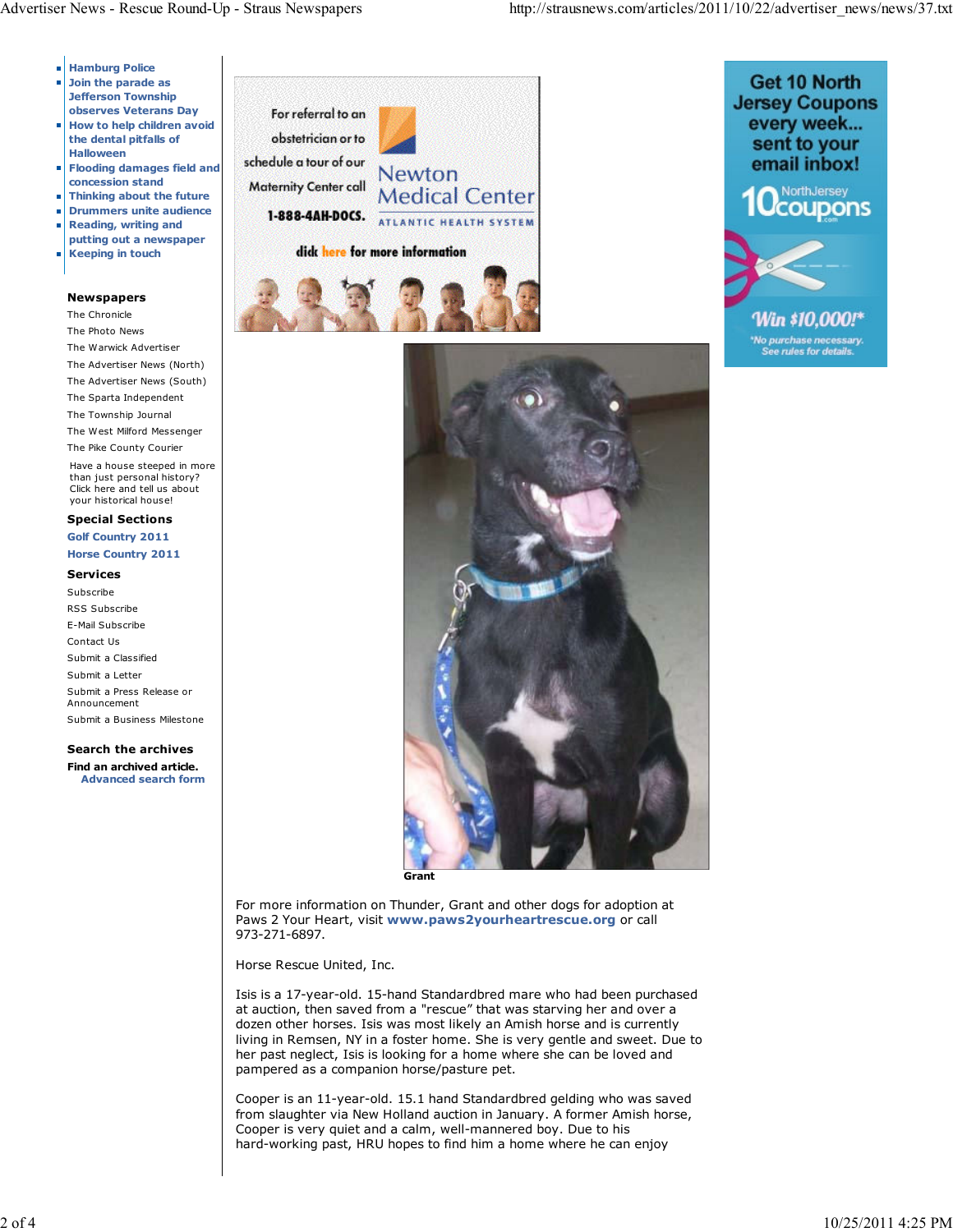leisurely walks with some trotting under saddle or harness. Suited for advanced beginners in both disciplines, Cooper is very sweet and loves other horses.

Jessica is a 17-year-old, 14.2 hand Standardbred mare was also saved from slaughter this past January. She has made amazing progress and truly wants to please. Jessica would do best with an understanding, experienced handler. She makes a wonderful driving pony and is also a great pasture pet/companion for other horses. Suited for a smaller advanced rider or intermediate+ driver, Jess rides walk-trot-canter.

Isis, Cooper, and Jessica are available for just \$100 to approved US homes with a contract. Each comes on a minimum 30-day trial period to ensure the right match. For more information on Isis, Cooper, Jessica, or Horse Rescue United, visit **www.horserescueunited.org**, email **lunar\_aradia@yahoo.com**, or call 609-481-8561.

rescues in need of volunteers, donations or loving homes:

Animal Rescue Service (Fredon) - for dogs and cats **www.petfinder.com/shelters/NJ614.html** or 973-300-5959

BARKS (Byram) - for cats and dogs- **www.barksinc.com** or 973-300-3185

CLAWS Cat Rescue & Adoption Shelter of Sussex, Inc. (Augusta) - for cats **clawscatshelter.com** or 973-875-8540

Eleventh Hour Rescue (Rockaway)- for dogs - **www.ehrdogs.org** or 973-664-0865

Father John's Animal House (Lafayette) - for cats and dogs **www.sussex.petfinder.org** or 973-300-5909

Hippity Hop Rabbit Rescue (Somerville) - for rabbits **www.hippityhoprabbitrescue.com** or 973-393-2922

Horse Rescue United, Inc. (Allentown)- for horses of all breeds**www.horserescueunited.org** or 609-481-8561

K.I.S.S. (Kitties In-need-of Someone Special, Inc.) (Hopatcong) - for cats **www.kiss.petfinder.com** or 973-670-2481

Mylestone Equine Rescue (Phillipsburg) - for horses of all breeds **www.mylestone.org** or 908-995-9300

Noah's Ark Animal Welfare Association (Ledgewood)- for cats and dogs **www.noahsarknj.org** or 973-347-0378

One Step Closer Animal Rescue (O.S.C.A.R.) (Sparta) - for cats and dogs **www.petfinder.com/shelters/NJ133.html** or 973-652-3969

Operation Sanctuary (Landing) - for cats - **www.operationsanctuary.org** or 610-628-9160

Paws 2 Your Heart (Lafayette)- for cats and dogs **www.paws2yourheartrescue.org** or 973-271-6897

Pet Adoption League (Hackettstown)- for dogs and cats-

**www.palpets.org** or 973-584-0095

ReRun, Inc. (Helmetta) - for Thoroughbred horses - **www.rerun.org** or 732-521-1370

Safe Haven Rabbit Rescue (Clinton) - for rabbits- **www.safehavenrr.org**